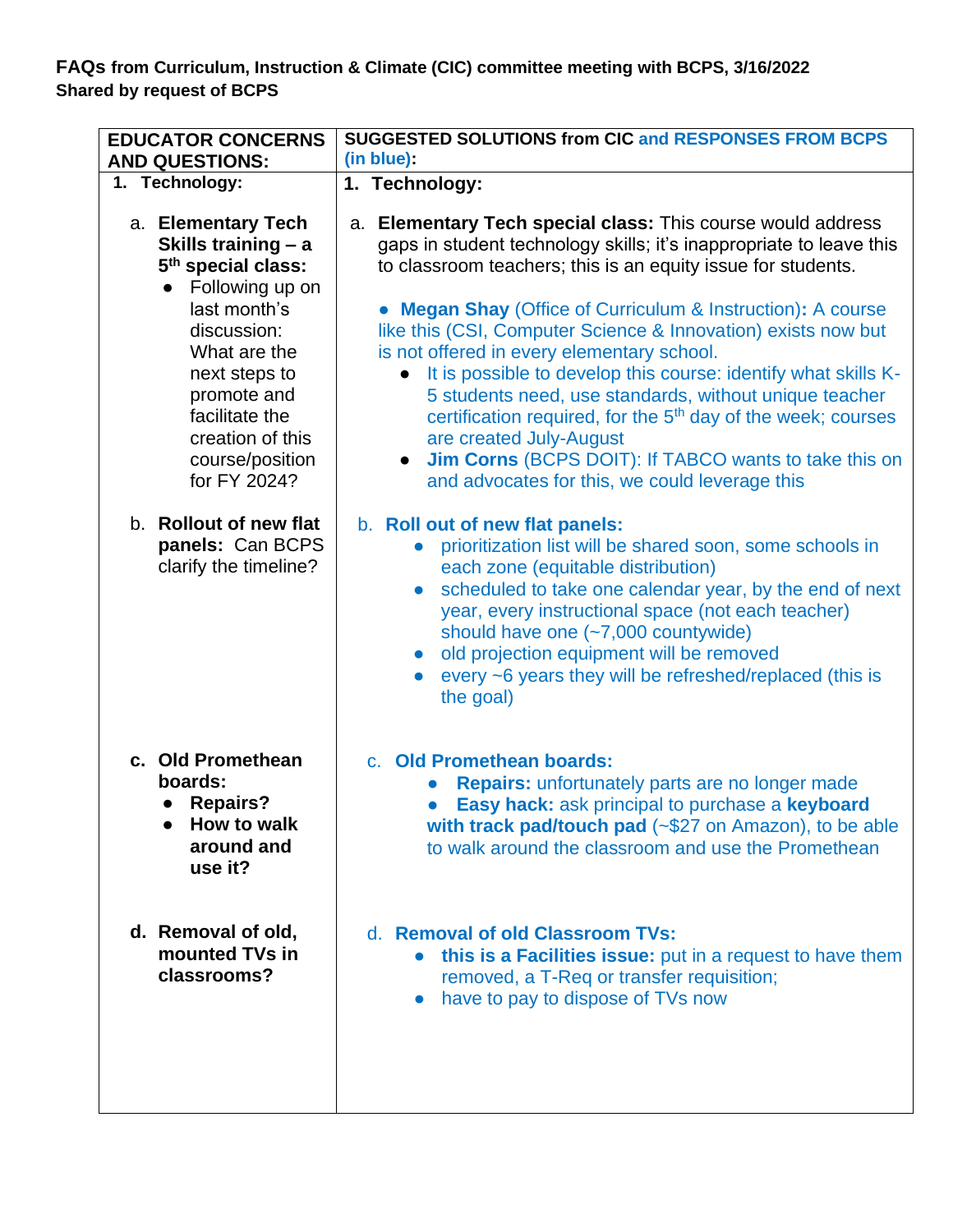| <b>EDUCATOR CONCERNS</b> | <b>SUGGESTED SOLUTIONS from CIC and RESPONSES FROM BCPS</b>                                                                |
|--------------------------|----------------------------------------------------------------------------------------------------------------------------|
| <b>AND QUESTIONS:</b>    | (in blue)                                                                                                                  |
| 2. Substitute Crisis     | 2. Substitute Crisis:                                                                                                      |
| Follow-up:               | • CIC advocates strongly to improve and streamline the                                                                     |
| Any updates to           | application and hiring process for substitutes, as soon as                                                                 |
| share?                   | possible                                                                                                                   |
|                          | <b>Shorten applicant processing time</b><br>$\bullet$                                                                      |
|                          | If an educator's fingerprints are already in the system<br>$\bullet$                                                       |
|                          | (and on file with the MD State Police), re-fingerprinting                                                                  |
|                          | shouldn't be necessary – they are still the same                                                                           |
|                          | Can BCPS eliminate the fee for applicants'<br>$\bullet$                                                                    |
|                          | fingerprinting?                                                                                                            |
|                          | <b>End hourly pay</b> for subs (this makes the job significantly                                                           |
|                          | less attractive/ desirable) and go back to paying subs for                                                                 |
|                          | half- and full-days                                                                                                        |
|                          | <b>Megan Shay:</b> will ask Payroll if the switch to hourly is                                                             |
|                          | temporary, can they switch it back                                                                                         |
|                          | Dr. Holmes emailed Homer McCall, Director of BCPS<br>$\bullet$                                                             |
|                          | Office of Staffing on 2/16/2022, and his responses to Dr.<br>Holmes questions are included below in green:                 |
|                          |                                                                                                                            |
|                          |                                                                                                                            |
|                          | 1. How can the on-boarding be streamlined so that we don't lose                                                            |
|                          | candidates?                                                                                                                |
|                          | a. Specifically retirees Retirees can reach out to the office of                                                           |
|                          | temporary services via phone or email                                                                                      |
|                          | at oftempservices@bcps.org when they retire with any questions                                                             |
|                          | about the process. Generally, when we are in receipt of a call or                                                          |
|                          | email, we begin the hiring process the same day.                                                                           |
|                          | b. Finger printing - Making an appointment for fingerprinting (i.e. a                                                      |
|                          | teacher didn't have cash or check but was allegedly told to make a                                                         |
|                          | new appointment rather than you have time to go to the ATM or                                                              |
|                          | have a friend bring the payment.)                                                                                          |
|                          | Information about the appointment, scheduling and acceptable                                                               |
|                          | payment options are provided to each candidate prior to the                                                                |
|                          | appointment.                                                                                                               |
|                          | Retired teachers are only required to be printed if they have not<br>$\bullet$                                             |
|                          | been paid for 365 days OR were grandfathered into the<br>fingerprinting; teachers with valid prints that return within the |
|                          | 365-day window are not asked to be printed.                                                                                |
|                          | Generally, the e-verify and fingerprinting tasks are launched                                                              |
|                          | within 48-hours of receipt of the accepted and signed offer letter;                                                        |
|                          | candidates schedule based on their availability.                                                                           |
|                          | To address the specific concern noted - The staff in the                                                                   |
|                          | fingerprinting office maintain a schedule of appointments                                                                  |
|                          | for each day; [he] cannot provide guidance regarding what                                                                  |
|                          | an applicant was told at an appointment, but to his                                                                        |
|                          | knowledge the staff are flexible and have provided an                                                                      |
|                          |                                                                                                                            |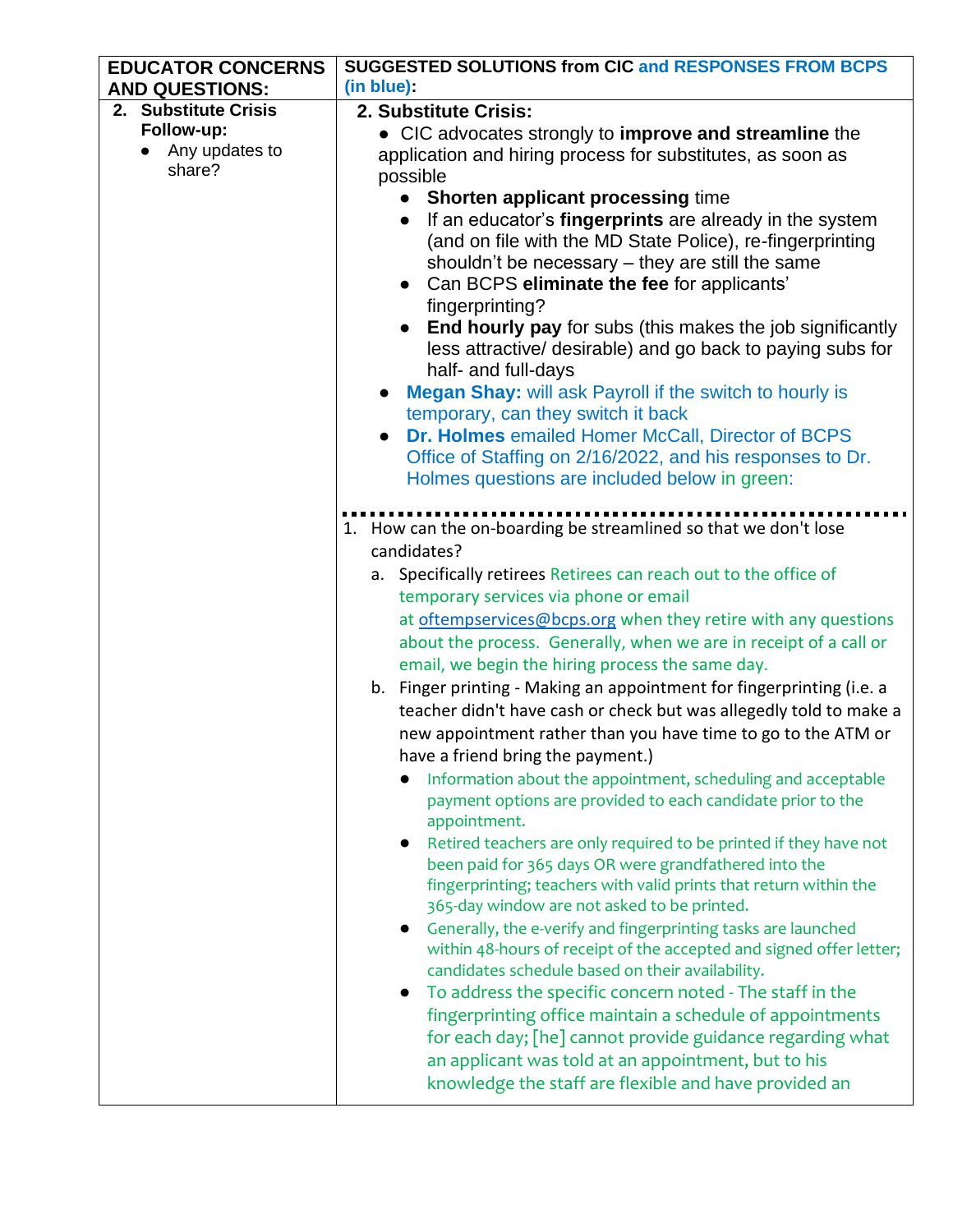| <b>EDUCATOR CONCERNS</b>                                                                                                                                                                                                                                                                                       | <b>SUGGESTED SOLUTIONS from CIC and RESPONSES FROM BCPS</b>                                                                                                                                                                                                                                                                                                                                                                                                                                                                                                                                                                                                                                                                                                                                                                                                                                                                                                                                                                                                                                                                                                                                                                                                                                                                                                                                                                                                                                                                     |
|----------------------------------------------------------------------------------------------------------------------------------------------------------------------------------------------------------------------------------------------------------------------------------------------------------------|---------------------------------------------------------------------------------------------------------------------------------------------------------------------------------------------------------------------------------------------------------------------------------------------------------------------------------------------------------------------------------------------------------------------------------------------------------------------------------------------------------------------------------------------------------------------------------------------------------------------------------------------------------------------------------------------------------------------------------------------------------------------------------------------------------------------------------------------------------------------------------------------------------------------------------------------------------------------------------------------------------------------------------------------------------------------------------------------------------------------------------------------------------------------------------------------------------------------------------------------------------------------------------------------------------------------------------------------------------------------------------------------------------------------------------------------------------------------------------------------------------------------------------|
| <b>AND QUESTIONS:</b>                                                                                                                                                                                                                                                                                          | (in blue)                                                                                                                                                                                                                                                                                                                                                                                                                                                                                                                                                                                                                                                                                                                                                                                                                                                                                                                                                                                                                                                                                                                                                                                                                                                                                                                                                                                                                                                                                                                       |
|                                                                                                                                                                                                                                                                                                                | option for candidates to return on the same day without a<br>new appointment.<br>Losing candidates to other districts because our on-boarding is<br>2.<br>so long. Since August 2021, 428 substitutes have been hired<br>to support both daily and long-term needs; about 40<br>candidates remain in the hiring process now.<br>Explanation of the process would be helpful.<br>The current process is below:<br>1. Application submission and review.<br>2. Once a candidate is known to meet the minimum<br>requirements, an offer letter goes out electronically<br>using Frontline. Concurrently, an email with details<br>about the hiring process is provided separately to<br>assist applicants.<br>3. Candidates are asked to review offer, sign and submit.<br>4. Upon receipt of accepted offer, the candidate is<br>manually launched into the SilkRoad system; the e-<br>verify (I-9) and fingerprinting information is provided<br>at this step.<br>a. At the same time, all initial House Bill 486<br>forms, needed based on applicant work<br>history, are sent to the applicant for<br>completion and submission.<br>5. Candidates are emailed when eligible to begin<br>working. Eligibility includes receipt of signed offer,<br>completion of I9 and fingerprinting (notice provided<br>by OIRM), and receipt of all House Bill 486 forms.<br>6. Access to submit tax and payroll forms are provided<br>at the time of eligibility notice; these onboarding<br>items do not impact a candidate's start date. |
| 3. Required Faculty<br><b>Meetings:</b><br>Until renegotiation of<br>Master Agreement takes<br>place:<br>In the interest of<br>educator retention<br>and morale, CIC<br>respectfully asks<br>again if BCPS can<br>suggest that<br>principals give<br>teachers a break<br>from faculty<br>meetings on the $4th$ | <b>Required Faculty Meetings:</b><br>3.<br>Please tell administrators that they should/can have one<br>week each month without a required school-wide meeting<br>in all schools to give their faculty a much-needed break<br>Retention and morale issue<br>Can this please be requested of all principals?<br>Teachers could complete individual PD, such as Safe<br>Schools Training or other PD to be determined by the teacher,<br>or many other important educator tasks, at their discretion and<br>without having to keep a time sheet or log of this independent<br>work time<br>Per Master Agreement and Ed Council guidelines: the<br>number and times of meetings should be mutually<br>determined with school's Ed Council; but some principals just                                                                                                                                                                                                                                                                                                                                                                                                                                                                                                                                                                                                                                                                                                                                                                 |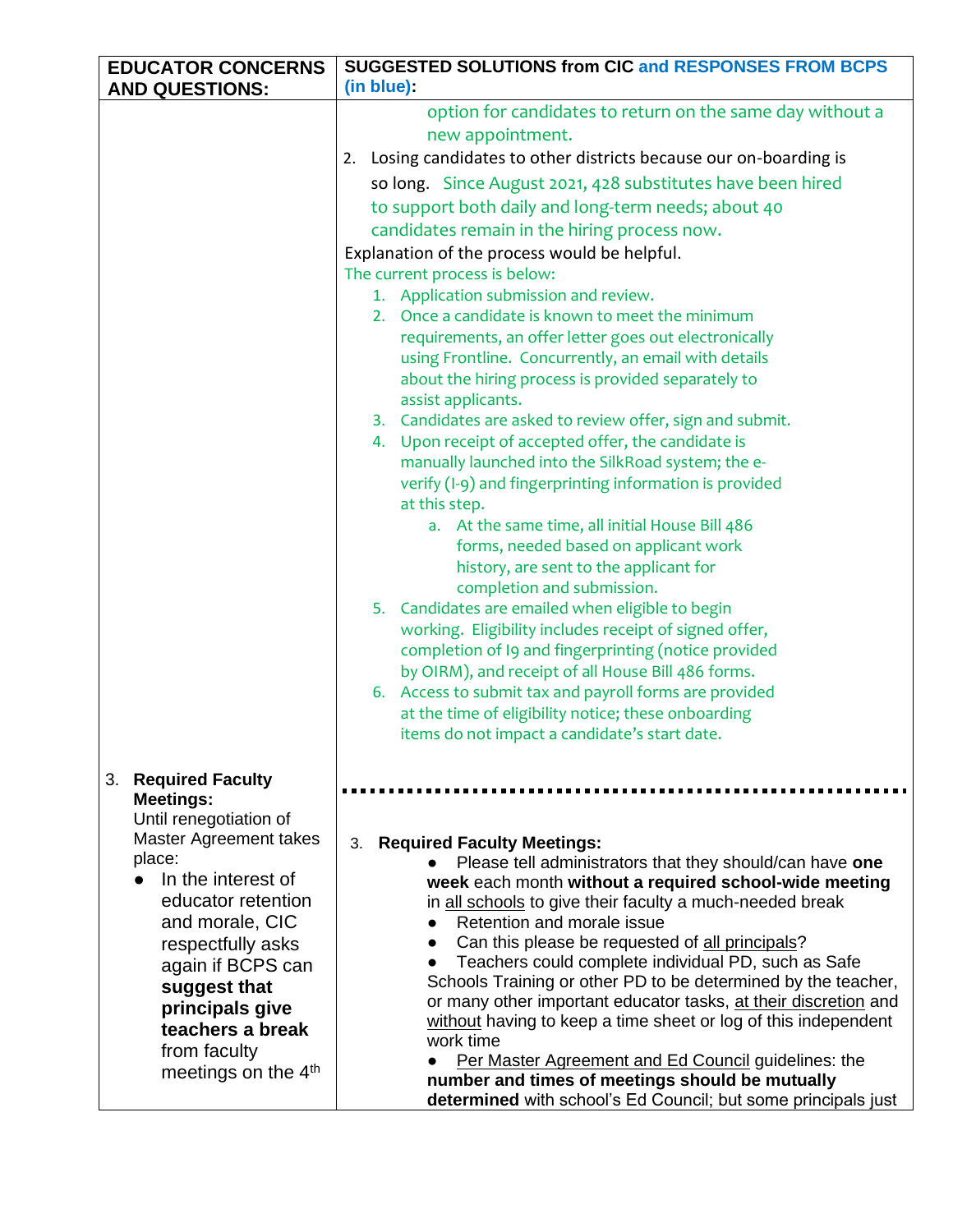| <b>EDUCATOR CONCERNS</b>                                                                                                                                                                                                                                                                                                                                                                                                                                                       | <b>SUGGESTED SOLUTIONS from CIC and RESPONSES FROM BCPS</b>                                                                                                                                                                                                                                                                                                                                                                                                                                                                                                                                                                                                                                                                                                                                                                                                                                                                                                                                                                                                                                                                                                                                         |
|--------------------------------------------------------------------------------------------------------------------------------------------------------------------------------------------------------------------------------------------------------------------------------------------------------------------------------------------------------------------------------------------------------------------------------------------------------------------------------|-----------------------------------------------------------------------------------------------------------------------------------------------------------------------------------------------------------------------------------------------------------------------------------------------------------------------------------------------------------------------------------------------------------------------------------------------------------------------------------------------------------------------------------------------------------------------------------------------------------------------------------------------------------------------------------------------------------------------------------------------------------------------------------------------------------------------------------------------------------------------------------------------------------------------------------------------------------------------------------------------------------------------------------------------------------------------------------------------------------------------------------------------------------------------------------------------------|
| <b>AND QUESTIONS:</b>                                                                                                                                                                                                                                                                                                                                                                                                                                                          | (in blue)                                                                                                                                                                                                                                                                                                                                                                                                                                                                                                                                                                                                                                                                                                                                                                                                                                                                                                                                                                                                                                                                                                                                                                                           |
| Monday of the<br>month.                                                                                                                                                                                                                                                                                                                                                                                                                                                        | say no, and the process to grieve that is cumbersome; can we<br>make this a countywide initiative to address this workload<br>issue?<br>Megan Shay: she will share this suggestion with Deputy<br>$\bullet$<br>Superintendent, Dr. Myriam Yarbrough, she has promoted<br>the "gift of time" initiative (such as half-days this year)<br>administrators may feel obligated, fearful that they have to<br>hold meetings, implement new initiatives, hold committee<br>meetings, etc.<br>there can be more differentiation in faculty meetings for<br>different types of staff; PD should be relevant for staff<br>attending<br>meetings shouldn't be held just to have meetings<br>Ed Councils and Administrators should be determining the<br>$\bullet$<br>number and topics for faculty meetings together per the<br>Master Agreement and Ed Council guidelines                                                                                                                                                                                                                                                                                                                                     |
| 4. Required<br><b>Performance Matters</b><br>training (secondary<br>math, science, etc.):<br>3-hour training in<br>$\bullet$<br>Schoology, required<br>to be done on<br>teachers' own time                                                                                                                                                                                                                                                                                     | 4. Required Performance Matters training:<br>• Can this be paid or take place on a PD day (or non-<br>faculty meeting Monday)?<br><b>Megan Shay:</b> agrees that trainings should take place on<br>$\bullet$<br>release time, on non-faculty meeting Monday, or be paid;<br>this PD became 3-hours of training over time as<br><b>Performance Matters rolled out</b>                                                                                                                                                                                                                                                                                                                                                                                                                                                                                                                                                                                                                                                                                                                                                                                                                                |
| 5. Middle School Math<br><b>Curriculum Field Test</b><br>question - follow-up:<br>• Can teachers or<br>schools opt out?<br>• Can BCPS clarify?<br>• all middle school<br>math courses, plus<br>Algebra 1 and<br>Geometry, for 2022-<br>23<br>• changing the scope<br>and sequence for<br>this current year<br>(second semester),<br>requiring PD and<br>more to pivot at this<br>point in the school<br>year and carry out<br>this field test (or is<br>this part of a pilot?) | 5. Middle School Math Curriculum Field Test:<br>BCPS could allow teachers or schools to opt out of the field<br>test; select group can test it<br>Changing curriculum in middle of the year (without one quarter<br>prior access to new material) is against the Master Agreement<br>Response from Megan Shay (in 3/10/2022 email and 3/16 mtg):<br>Illustrative Math curriculum resources have been a part of<br>the BCPS math curriculum in part for many years.<br>BCPS has embedded various tasks throughout multiple<br>$\bullet$<br>courses due to the OER nature of the curriculum.<br>Participating in this <b>pilot</b> this year is <b>not required</b> , though<br>$\bullet$<br>strongly encouraged<br><b>Next year there will be the wholesale adoption of this</b><br>$\bullet$<br>entire curriculum and platform.<br>The current contract for HMH Go Math expires at the end<br>of this year, so it is <b>not an option</b> to continue with those<br>curricular resources.<br>Intention is to provide all teachers with the opportunity to<br>dip their toe in the water this year by identifying one unit of<br>instruction from <i>IM</i> to try this year (and aligning it to the |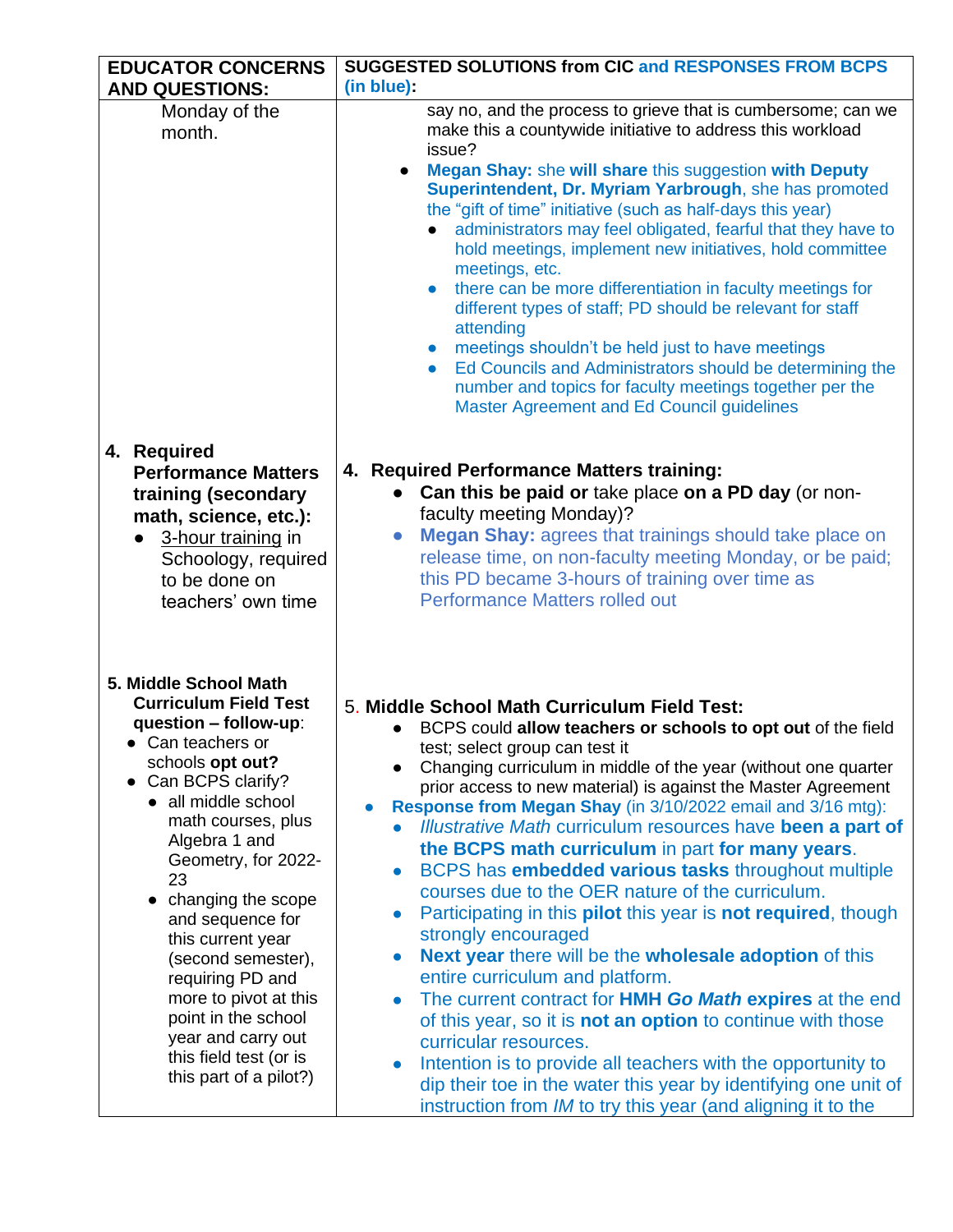| <b>EDUCATOR CONCERNS</b>                                                                                                                                                                                                                                                                                            | <b>SUGGESTED SOLUTIONS from CIC and RESPONSES FROM BCPS</b>                                                                                                                                                                                                                                                                                                                                                                                                                   |
|---------------------------------------------------------------------------------------------------------------------------------------------------------------------------------------------------------------------------------------------------------------------------------------------------------------------|-------------------------------------------------------------------------------------------------------------------------------------------------------------------------------------------------------------------------------------------------------------------------------------------------------------------------------------------------------------------------------------------------------------------------------------------------------------------------------|
| <b>AND QUESTIONS:</b>                                                                                                                                                                                                                                                                                               | (in blue):                                                                                                                                                                                                                                                                                                                                                                                                                                                                    |
|                                                                                                                                                                                                                                                                                                                     | standards as they are taught in the current curriculum so<br>as to avoid creating any gaps.)<br>The new scope and sequence was created for teachers<br>$\bullet$<br>who choose to use the piloted IM unit, not for every<br>teacher this year.<br>Teachers can provide feedback to BCPS.                                                                                                                                                                                      |
| 6. Elementary                                                                                                                                                                                                                                                                                                       | 6. Elementary ELA/Reading Curriculum:                                                                                                                                                                                                                                                                                                                                                                                                                                         |
| <b>ELA/Reading</b>                                                                                                                                                                                                                                                                                                  | If there will be new curriculum, please provide teachers                                                                                                                                                                                                                                                                                                                                                                                                                      |
| <b>Curriculum</b> $-$ is this                                                                                                                                                                                                                                                                                       | access to new curriculum prior to the beginning of the                                                                                                                                                                                                                                                                                                                                                                                                                        |
| being changed for                                                                                                                                                                                                                                                                                                   | previous marking period, to provide time to prepare, per                                                                                                                                                                                                                                                                                                                                                                                                                      |
| 2022-23?                                                                                                                                                                                                                                                                                                            | the Master Agreement                                                                                                                                                                                                                                                                                                                                                                                                                                                          |
| Teachers are                                                                                                                                                                                                                                                                                                        | Megan Shay: Currently piloting new ELA curriculum My                                                                                                                                                                                                                                                                                                                                                                                                                          |
| already                                                                                                                                                                                                                                                                                                             | View Literacy this spring in limited schools; every teacher                                                                                                                                                                                                                                                                                                                                                                                                                   |
| overwhelmed with                                                                                                                                                                                                                                                                                                    | will have full access online by April 4 (first day of MP4),                                                                                                                                                                                                                                                                                                                                                                                                                   |
| new changes right                                                                                                                                                                                                                                                                                                   | i. If it goes well, new curriculum will be used in the fall; if                                                                                                                                                                                                                                                                                                                                                                                                               |
| now including in                                                                                                                                                                                                                                                                                                    | not approved, they will continue with current curriculum                                                                                                                                                                                                                                                                                                                                                                                                                      |
| math, hoping not                                                                                                                                                                                                                                                                                                    | for next year while they look for another curriculum to                                                                                                                                                                                                                                                                                                                                                                                                                       |
| to get slammed                                                                                                                                                                                                                                                                                                      | pilot                                                                                                                                                                                                                                                                                                                                                                                                                                                                         |
| with new ELA                                                                                                                                                                                                                                                                                                        | • The current curriculum is being audited by MSDE, so                                                                                                                                                                                                                                                                                                                                                                                                                         |
| curriculum as well                                                                                                                                                                                                                                                                                                  | it will need to be replaced                                                                                                                                                                                                                                                                                                                                                                                                                                                   |
| 7. WL Special Topics<br>course (previously<br>known as Level 4)<br>missing digital<br>lessons:<br>Unit 3 digital<br>lessons (most<br>but not all) are<br>missing or<br>incomplete<br>Legacy<br>$\bullet$<br>curriculum does<br>not align well<br>Will digital<br>$\bullet$<br>lessons be<br>added where<br>missing? | 7. WL Special Topics missing digital lessons:<br>CIC understands the challenges that OWL has been<br>$\bullet$<br>facing; but hoping this is not becoming the new norm, e.g.<br>incomplete WL Heritage Speakers course curriculum<br>earlier this year<br>Megan Shay: OWL team is working to catch up;<br>recovering from working with VLP, office is still<br>understaffed; they hired an outside French curriculum<br>writer; agrees that this cannot become the new normal |